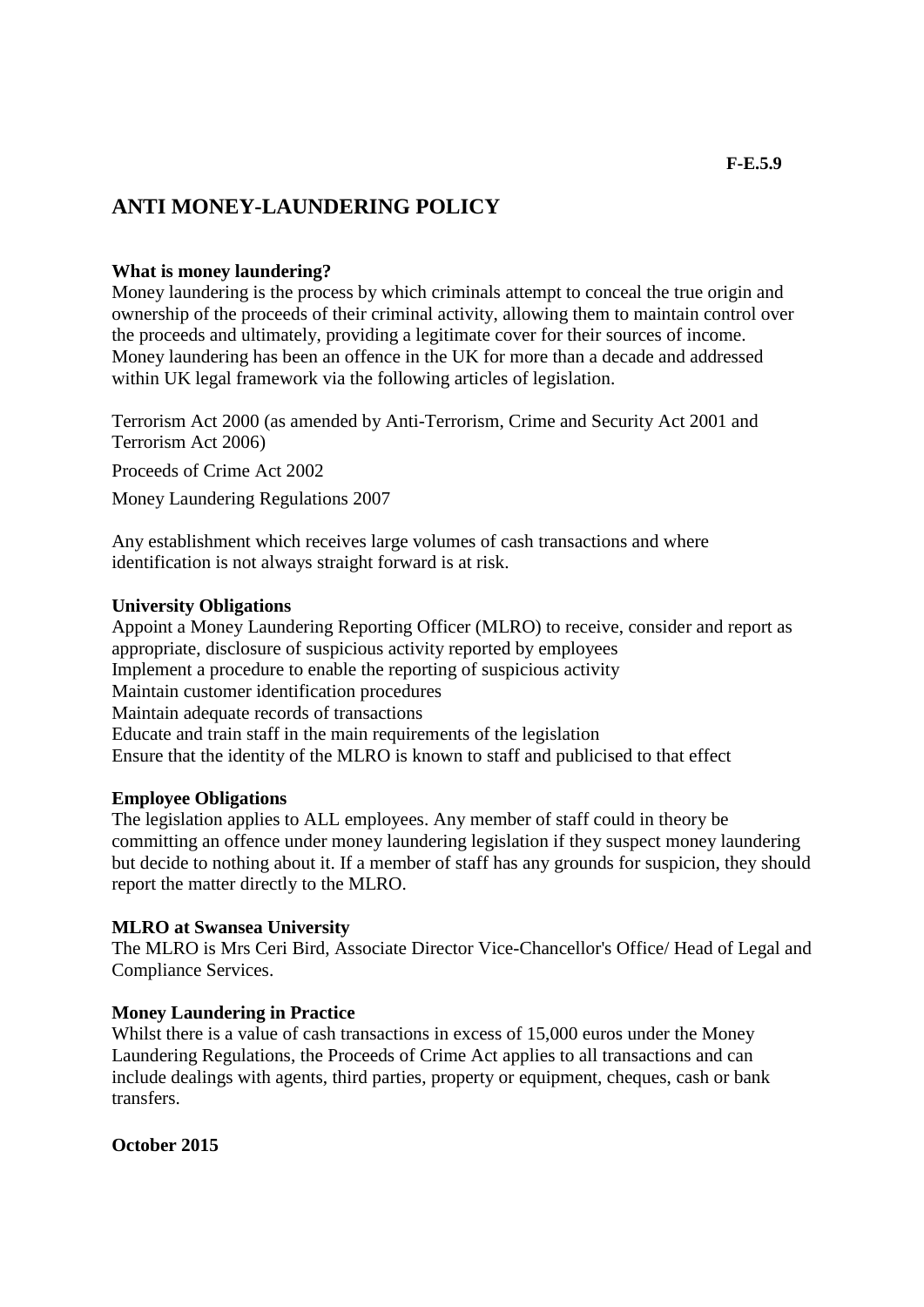The major (but by no means only) area of risk is in dealings with international students. Regulations are in place concerning a student's immigration and visa status and as such the University's obligations in that area are monitored and reported by the Students Records Unit who report directly to the UK Border Agency. The University has a legal duty to inform UKBA of any instance where a student withdraws from University or does not enrol. Where money laundering may rear its head is in respect of financial transactions taken place by or on behalf of students.

Possible signs of money laundering are:

- Substantial sums of cash being paid
- Unexplained major overpayments
- Concerns about honesty or integrity of the person making a payment
- Involvement of a third party that appears to be unconnected without receipt of a satisfactory explanation
- Significant changes in size, nature or frequency of transactions made by or on behalf of a student without reasonable explanation
- Cancellation, reversal or requests for refunds of earlier transactions

# **Policy at Swansea University**

Whilst staff have to stay vigilant and be conversant with requirements under the various pieces of legislation outlined above it must be born in mind that there will obviously be cases where a student may overpay, have no immediate access to a UK bank or require a refund. The University has very clear instructions on how to deal with such cases.

### **Refund of deposit paid in advance**

The University expects all new international students to have paid a deposit of £2,000 which is refundable only in the event of the student being refused a UK visa under the Points Based System of Immigration, or the student failing to meet the University's entry requirements. If applicable, a refund will be returned to the original source of funds by the same payment method.

### **Refunds of fees in cases where a student has withdrawn**

Liability to pay fees in the event of withdrawal or suspension is determined by the Student Record Officer in conjunction with Financial Regulations governing such an event. Extract as below:

# *'E.4 INCOME*

*Refunds Policy Withdrawal/Suspension No application for a refund of fees will be considered unless a withdrawal/suspension form has been completed in full and signed by the student's "home/school/department".*